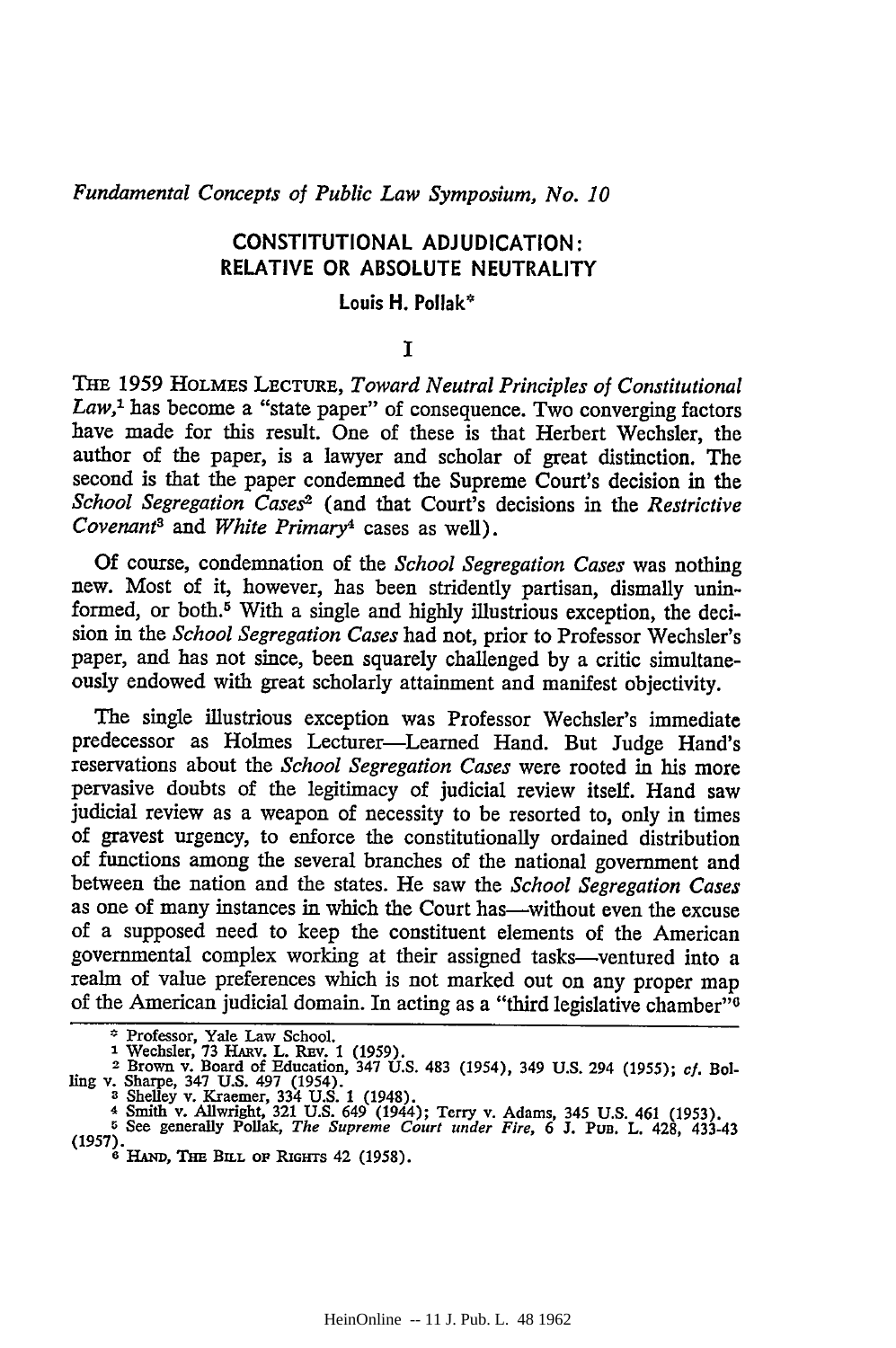reviewing the "legislative judgment"<sup>7</sup> of the states espousing racial segregation, the Court, Hand seems to have felt, was exercising a power of judicial review resting solely on a judicial *coup de main.8*

Were it not for his great name, Hand's doubts about the *School Segregation Cases* would have passed discreetly into a deserved limbo. Even buttressed by his name, his doubts are not a standard around which most foes of the decision can logically rally, since the doubts stem from a premise-the lawlessness of judicial review, save to prevent the imminent warping or collapse of the very structure of American government-that generally has been discredited since Marshall's day. Granting Hand's premise, his conclusion, of course, is not hard to come by, but the conclusion has no verity independent of the premise. And in the mid-twentieth century, viewed against the main stream of American constitutional development, Hand's premise is simply an anachronism. Because Hand was a great judge for a long period of our national history, because he wrote with a strength and cadence which matched his Olympian mien, because, in short, he became in his own lifetime a myth-judge who spoke with oracular power, Hand could cloak his premise in golden raiment. But even he could not invest it with real authority.

In contrast, Professor Wechsler's doubts about the *School Segregation Cases* (and about the *Covenant and Primary* cases as well) seemed of far greater moment than Hand's misgivings, precisely because Professor Wechsler-unlike Hand but like most other American lawyers, historians and political scientists-is firmly persuaded that the power of judicial review is "anchored in the Constitution." **9** Moving from that widely shared point of departure, Professor Wechsler had apparently concluded that the great trilogy of decisions vindicating Negro rights was suspect because it did not demonstrably "rest on neutral principles" and, therefore, was not "entitled to approval in the only terms ... relevant to a decision of the courts." **10** Professor Wechsler's verdict seemed to be something to reckon with.

Many have responded to the challenge. Some have written papers assessing, on various levels, Professor Wechsler's core principle of neutrality. 1 Others, bypassing or declining to take issue with Professor

**<sup>7</sup>***Id.* at 54. *8 Id.* at **55.**

**<sup>0</sup>**Wechsler, *supra* note **1,** at **6.** *10 Id.* at **27.**

<sup>&</sup>lt;sup>11</sup> Henkin, *Some Reflections on Current Constitutional Controversy*, 109 U. PA. L.<br>Rev. 637, 652-62 (1961); Miller and Howell, *The Myth of Neutrality in Constitutional Ad-*<br>judication, 27 U. CH. L. Rev. 661 (1960); Muel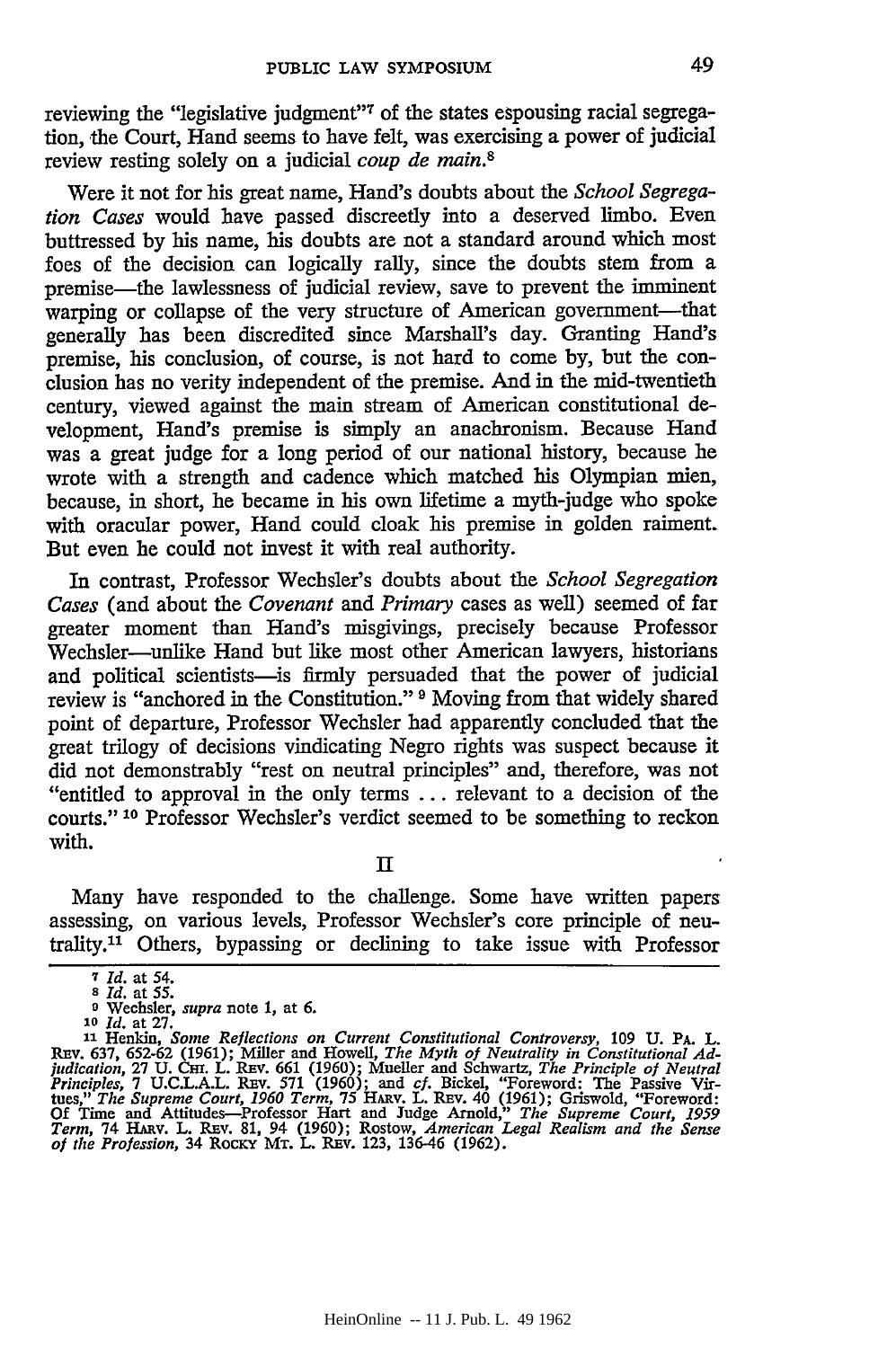Wechsler's insistence on neutrality, have addressed themselves directly to the particular decisions which were Professor Wechsler's chief targets. For example, my colleague Charles L. Black, Jr., has argued, with his characteristic lucidity and power, *The Lawfulness of the Segregation Decisions.1<sup>2</sup>*And I, scattering my fire, have sought to support the entire trilogy of decisions. 13 I took the position that they were all the legitimate offspring of what, I supposed, Professor Wechsler meant by "neutral principles of constitutional law." I explained what it was that I read into Professor Wechsler's creed of neutrality: "a method of adjudication which is disinterested, reasoned, and comprehensive of the full range of like constitutional issues, coupled with a method of judicial exposition which plainly and fully articulates the real bases of decision." **14 If** this were what Professor Wechsler meant by judicial neutrality, I was prepared to subscribe to his faith. Nevertheless, I felt sure that his missionary zeal had somewhere gone awry, leading him on a calamitous crusade.

At the conclusion of my article, I intimated, but did not elaborate upon, a sense of unease as to whether or not I had correctly read Professor Wechsler's basic message: I could not, to save my legal soul, understand why Professor Wechsler's seemingly unexceptionable articles of faith had led him to assault a group of decisions which seemed to me so plainly authenticated, indeed compelled, by conventional principles of constitutional adjudication. How was it that a common approach to constitutional adjudication could lead one of us to revere decisions which were, in the other's view, icons ripe for smashing? Were we, after all, using the same words to describe radically discrepant conceptions of the proper role of the United States Supreme Court?

Last year Professor Wechsler republished his paper as part of a book. In an introduction to the book he takes account of the controversy he has stirred and makes it clear that he is wholly unpersuaded by what Professor Black and I have argued in support of the decisions he challenged. Professor Wechsler is certainly entitled to be unpersuaded. There is, after all, the bare possibility that I was wrong as to the particular cases which divide us-although I doubt it. (And I should add that I not only lack any authority to admit the possibility that Professor Black was wrong, but I also lack any compelling evidence that he has been wrong on other occasions.) In any event, my purpose here is not to pursue a controversy with Professor Wechsler on the merits of particular cases. My purpose is rather to see whether we reached different results because we started from different preconceptions about the role of the Court. In writing my article I had, as I have indicated, assumed that we started from common ground,

**<sup>12</sup>69 Y. LJ. 421 (1960).**

**<sup>13</sup>** Pollak, *Racial Discrimination and Judicial Integrity: A Reply to Professor Weehsler,* **108 U.** PA. **L. REv. 1 (1959). <sup>14</sup>***Id.* at **32.**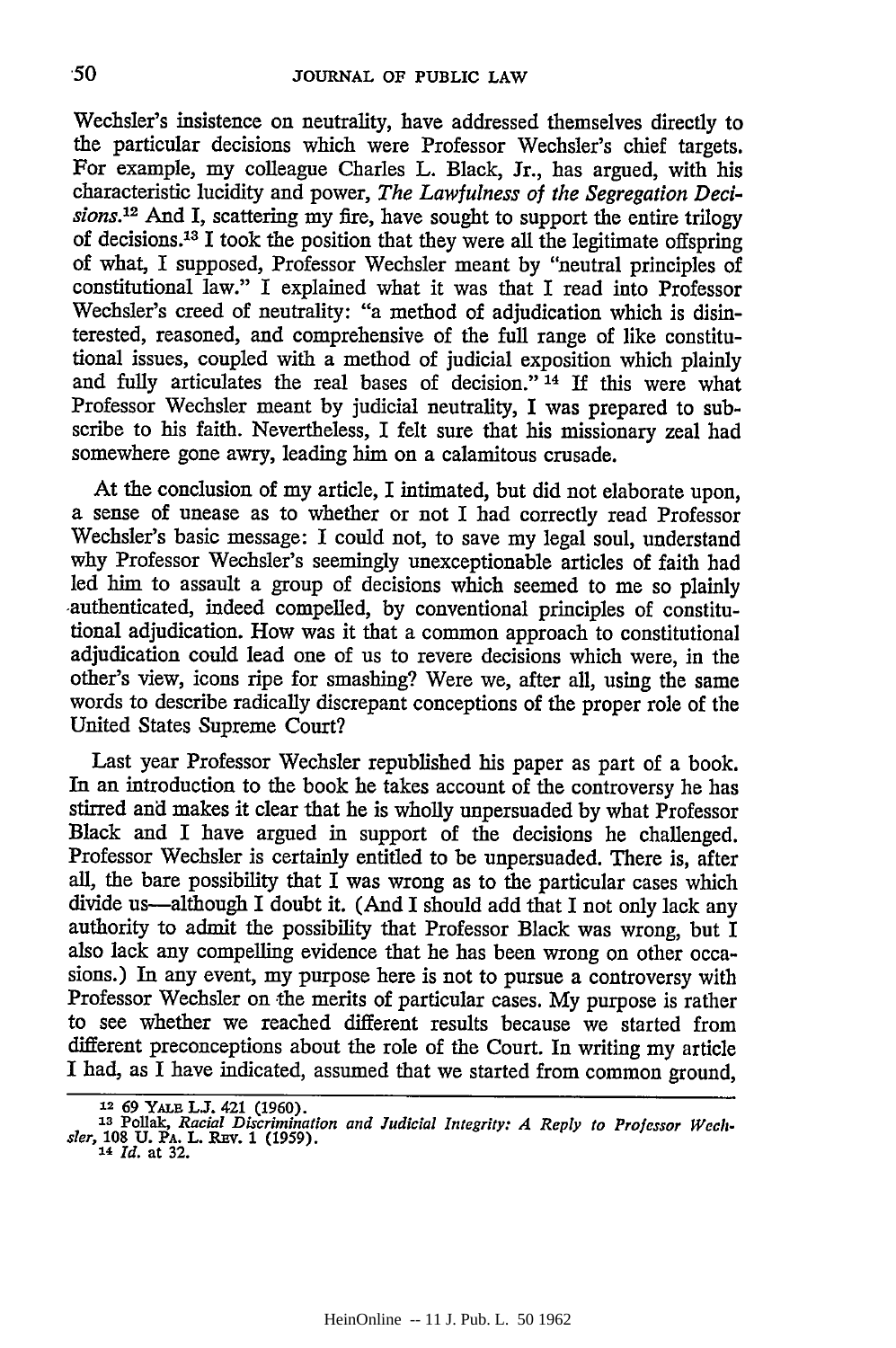although not without some qualms that I had been too obtuse to absorb all the connotations of Professor Wechsler's principle of judicial neutrality. As if to allay these qualms, Professor Wechsler writes in his introduction that he places me (and, I gather, Professor Black) among the "many who agree with [him] in theory. **... " 15** 1 find myself, at this point, unsure whether I am reassured by this reassurance.

## **III**

Let us consider Professor Wechsler's recapitulation, in his recent introduction, of what he means by "neutrality of principle":

In calling for neutrality of principle, I certainly do not deny that constitutional provisions are directed to protecting certain special values or that the principled development of a particular provision is concerned with the value or the values thus involved. The demand of neutrality is that a value and its measure be determined by a general analysis that gives no weight to accidents of application, finding a scope that is acceptable whatever interest, group, or person may assert the claim. So too, when there is conflict among values having constitutional protection, calling for their ordering or their accommodation, I argue that the principle of resolution must be neutral in a comparable sense (both in the definition of the individual competing values and in the approach that it entails to value competition).<sup>16</sup>

I agree with what I take to be the general theme, but I wonder how the theme is likely to be of genuine—not merely semantic—assistance in evaluating the work of the Supreme Court. Let us consider an actual case-but not one of the cases already picked apart in the general controversy.

In 1958 the Supreme Court considered the validity of a contempt citation and \$100,000 fine imposed by an Alabama court on the National Association for the Advancement of Colored People. The judgment of contempt and the fine had come about because the NAACP had declined to comply with a court order requiring it to disclose its Alabama membership—the disclosure order being an intermediate step in a proceeding brought by the attorney general of Alabama to test the NAACP's right to do business in the state. The Supreme Court, in *NAACP v. Alabama,* unanimously concluded that the Alabama court had "fallen short of showing a controlling justification for the deterrent effect on the free enjoyment of the right to associate which disclosure of membership lists is likely to have." **17**

<sup>15</sup> WECHSLER, PRINCIPLES, POLITICS AND FUNDAMENTAL LAW xiv (1961).

**<sup>10</sup>***Id.* at **XM-yIv. 17 357 U.S.** 449, 466 **(1958).** Candor requires disclosure that I was **on** the brief for the **NAACP.**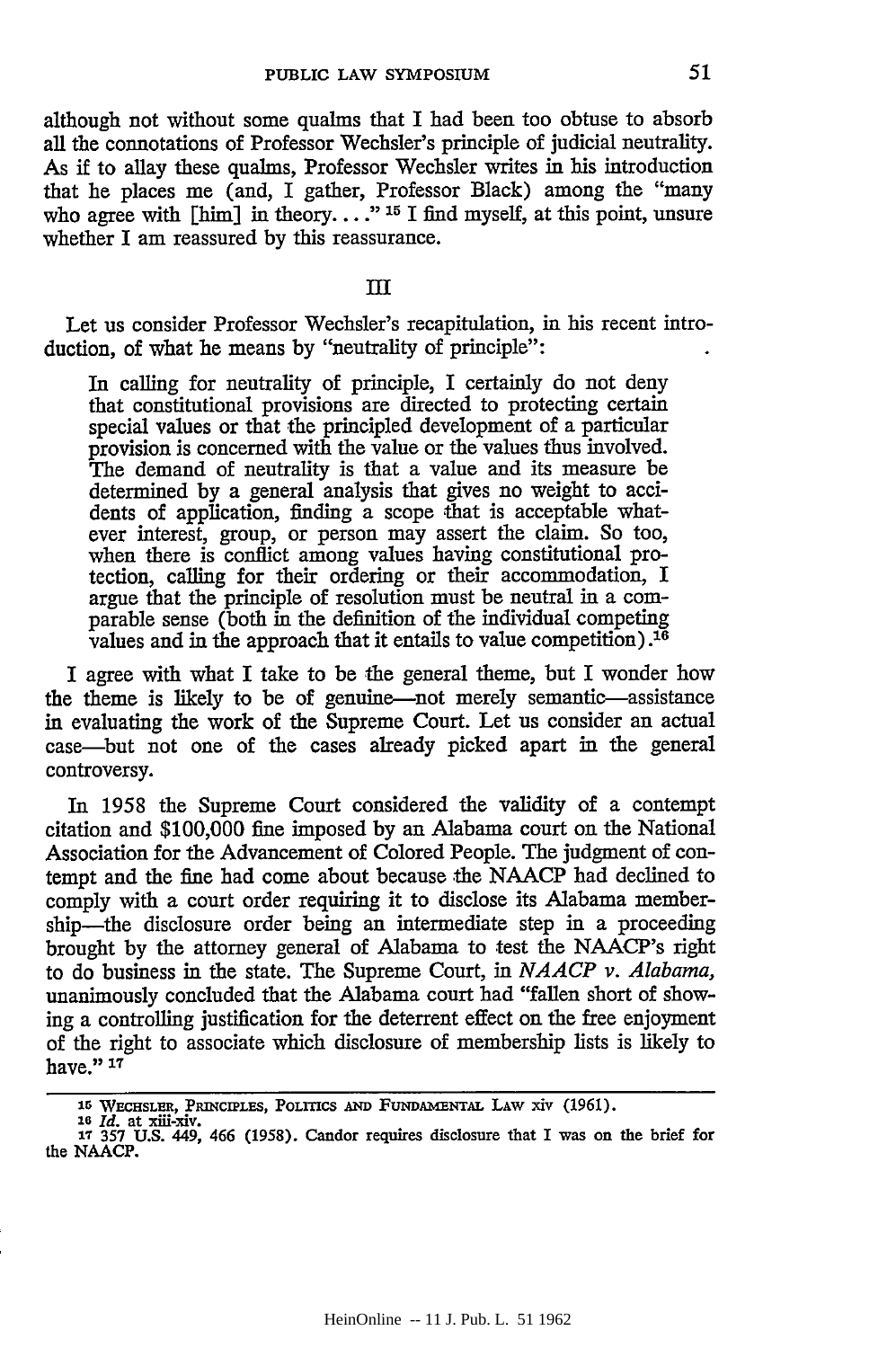I thought then, and I still think, that the Supreme Court was right. But, on first reading, one aspect of Justice Harlan's largely excellent opinion gave me pause, in terms which I think relate to Professor Wechsler's thesis. In reaching its conclusion that the Alabama court's order to produce membership lists was unconstitutional, the Supreme Court distinguished its own prior decision in *Bryant v. Zimmerman."8* That case, decided in 1928, upheld New York's right to compel disclosure of the names of members of the Ku Klux Klan. But the cases were said to be unlike in many ways. Perhaps the most important of the differences itemized by Justice Harlan was that the earlier decision was "based on the particular character of the Klan's activities, involving acts of ... intimidation and violence, which the [Supreme] Court assumed was before the state legislature ... and of which the Court itself took judicial notice." **19** But this is a distinction which could be thought to have compounded, rather than simplified, the Court's problems in the *NAACP* case. For surely Alabama's legislature and courts took as jaundiced a view of the NAACP as New York's legislature and courts took of the Klan. And so, if we were forced to understand that the Supreme Court decided one case one way and one the other on the ground that the NAACP is nicer than the Klan, I think that both Professor Wechsler and I would find ourselves too simple-minded to construct a doctrine of "neutrality" which would be congenial to the Court's rationale.

But, as I satisfied myself on rereading Justice Harlan's opinion in *NAACP v. Alabama* and Justice Van Devanter's opinion in *Bryant v. Zimmerman,* this was clearly not the line of demarcation between the cases. In the first place, much first amendment learning which today seems highly familiar was largely inchoate when the Klan case was argued, and petitioner's counsel apparently did not exploit what doctrines were available with energy or precision enough to insure that they presented themselves to the Court's active awareness. Beyond this, it would seem that in *NAACP v. Alabama* the Court was making the point that the "particular character of the Klan's activities, involving acts of ... intimidation and violence," had *constitutional* dimension, in the sense that the Klan's special character warranted circumscription of the Klansmen's rights of anonymous association.

Now, to the extent that the Court in *NAACP v. Alabama* was floating such a proposition of constitutional law, I respectfully disagree. I happen to subscribe to an old-fashioned view of the first amendment, under which the Klansmen would not lose the amendment's protection unless and until their exercise of their right to covert speech and association was merged with concrete "activities" of an immediately dangerous caste. Indeed, I

**<sup>18</sup> 278 U.S. 63 (1928).**

**<sup>19</sup> 357 U.S.** at 465.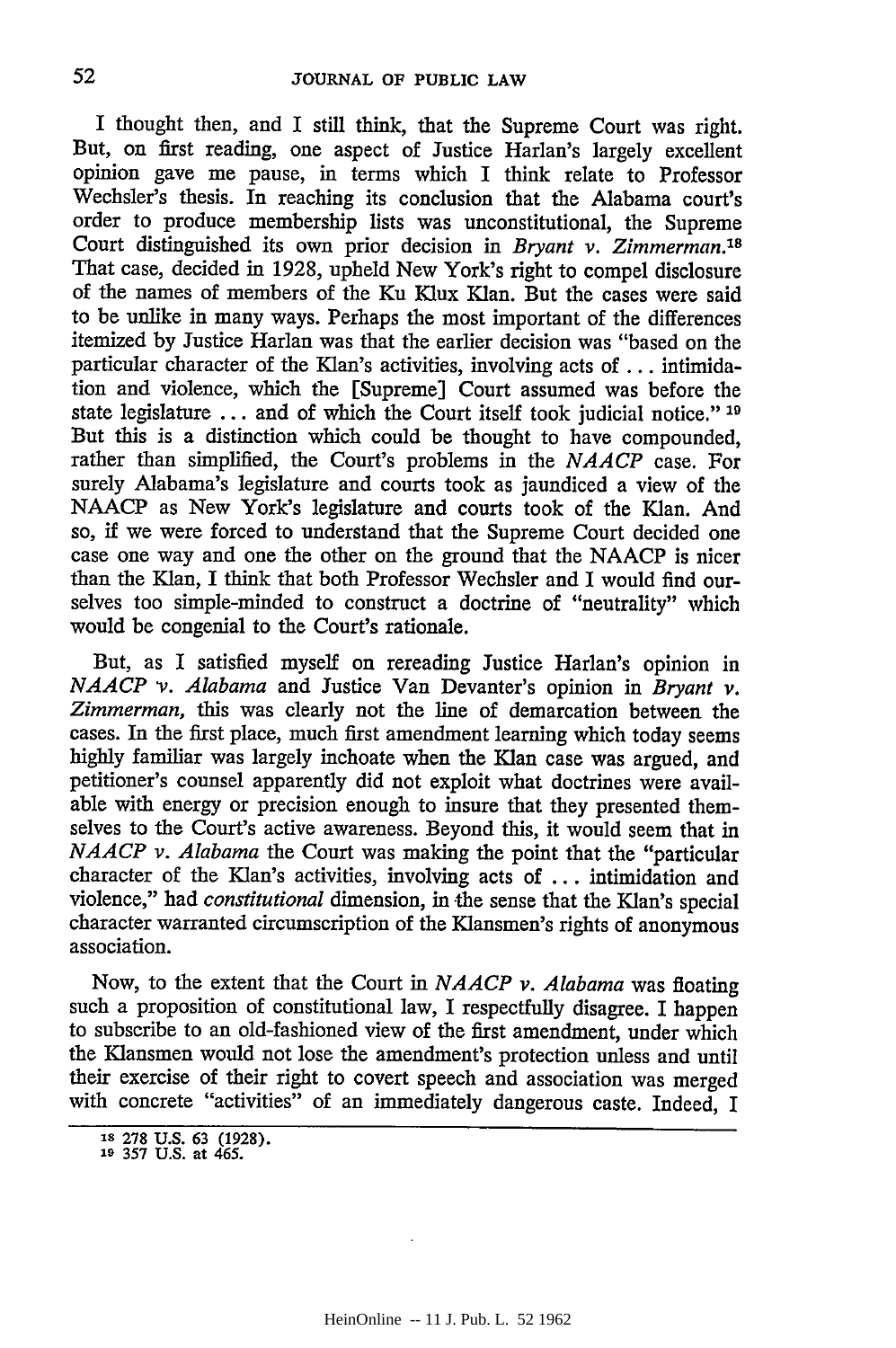think it at least arguable that "the fact that speech is likely to result in some violence or in destruction of property is not enough to justify its suppression. There must be the probability of serious injury to the state." 20 Possibly the majority of the present Court-and pretty clearly Professor Wechsler<sup>21</sup>—rejects even the narrower of these views of the first amendment. But the relevant point is that the division among us stems from differences in defining the scope of the claimed constitutional protection, and that division need not call into question the integrity of the process by which one or another definition is formulated. From both the Court's and Professor Wechsler's perspectives, "the particular character of the Klan's activities" probably would hold a significance in defining the scope of the first amendment that it would not hold for me, except in circumstances which do not seem to me to have been demonstrated with sufficient clarity in the record before the Court in 1928. But, though I may quarrel with their views of the first amendment, I may not properly charge the Court in *NAACP v. Alabama-or* Professor Wechsler, if he supports the distinction adumbrated in that opinion-with *unneutrality* for finding, in the programmatic differences between the two comparably situated associations, constitutional distinctions which I do not perceive.

IV

I have used a single case, *NAACP v. Alabama,* to illustrate a very prosaic, and perhaps for that reason too-often-ignored, phenomenon: the ease with which one can allow oneself to be persuaded that an argument which does not seem compelling must be an argument that borders on the disingenuous. I think that lawyers, especially, must be cautious about reaching such conclusions. I say this because, so it seems to me, challenging the neutrality of judgments which seem wrongheaded poses real dangers for a society like ours. And these dangers, if they are real, are surely maximized when the criticism thrusts directly at the most vital level of judicial activity-that carried on by the Supreme Court. One danger is that repeated insistence on the need for judicial neutrality may generate a climate of doubt about the integrity of the judicial process as a whole, where there is no genuine warrant for such doubt. Another danger is that it may lead the hearer to believe that a virtuous attitude is the all-sufficient catalyst in the solution of difficult legal problems, and especially constitutional problems. Such problems are difficult enough. We can ill afford to have the eye and mind deflected from essential, well-nigh intractable, ingredients. Perhaps, indeed, making too noisy a virtue of neutrality may in some instances complicate the job of decision.

I come back to Professor Wechsler's characterization of the decisions

**<sup>20</sup>**Whitney **v.** California, 274 **U.S. 357, 378 (1927)** (concurring opinion **of** Justice Brandeis who was joined **by** Justice Holmes). **<sup>21</sup>**Wechsler, *supra* note **1,** at **25-26.**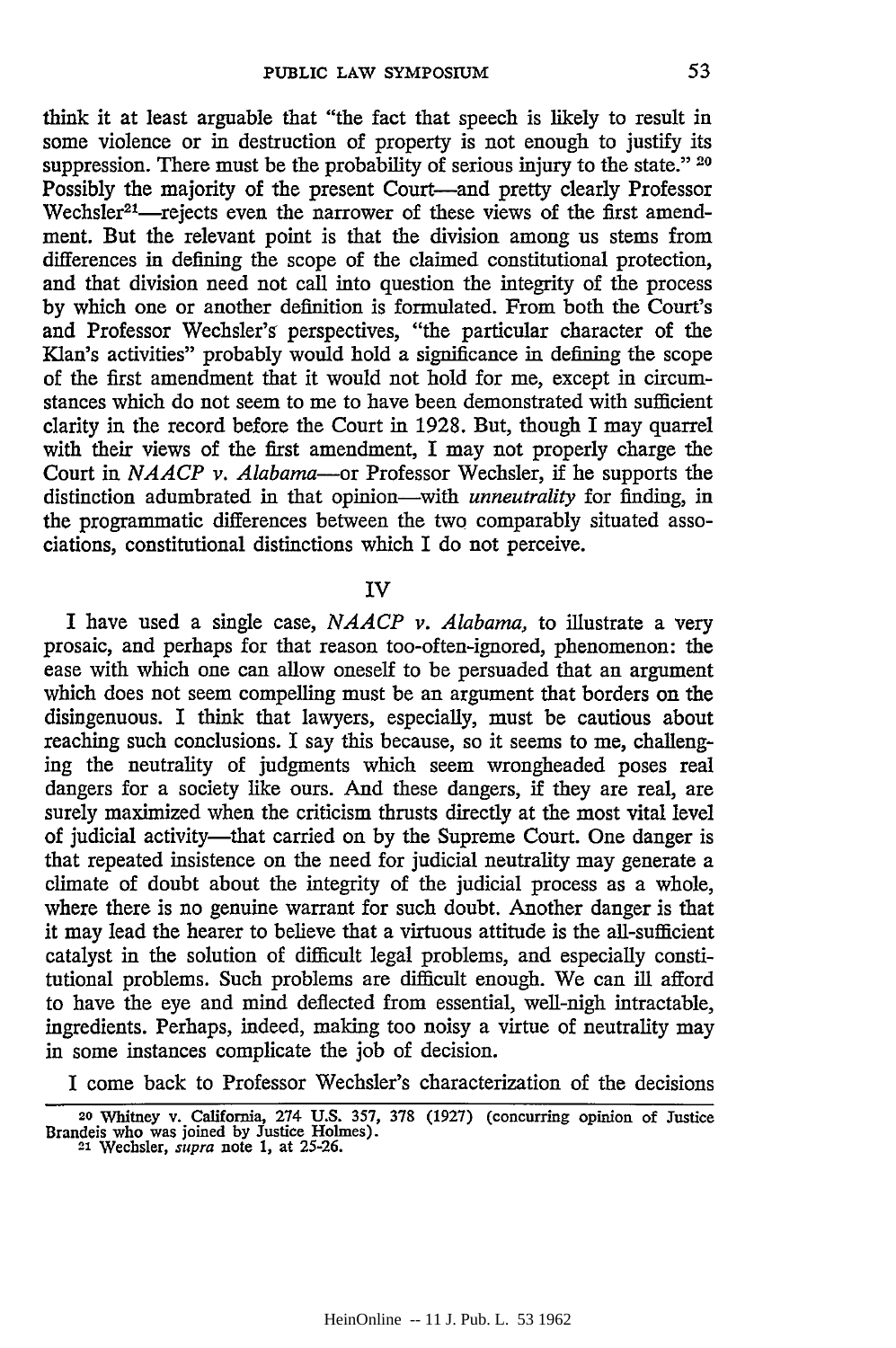he has challenged. He says that the *Primary, the Covenant* and the *School Segregation Cases* have, in his judgment, "the best chance of making an enduring contribution to the quality of our society of any that I know in recent years." 22 Yet, he says that he wonders "how far they rest on neutral principles and are entitled to approval in the only terms that I acknowledge to be relevant to a decision of the courts." **<sup>23</sup>**

I take this to mean that the Supreme Court, faced with these cases, should have cast out of its reckoning the likelihood that a decision one way rather than another would effect "an enduring contribution to the quality of our society." I take it that "neutral principles" should have foreclosed, as not "relevant" to the decisions to be made, the impact on our society, for good or for bad, of the various courses of judicial action open to the Court.

Here Professor Wechsler and I part company.

*The Primary, Covenant and School Segregation* decisions each presented two levels of constitutional analysis. The first level of analysis involved giving content to the respective constitutional claims: the scope of the fifteenth-amendment right to vote without racial distinction versus the scope of a political party's claim to autonomy, the scope of the equal- protection right to have a state refrain from racial differentiation versus the scope of the property owner's right to enlist judicial assistance in limiting the alienability and the use of land, the scope of the equalprotection right versus the scope of the state's authority over public education. The second level of analysis involved the subordination, in each instance, of one competing constitutional claim to another. I cannot imagine how one would undertake to carry out the requisite analysis, on either level, without reference to the various societal interests embodied in the competing constitutional claims.

Indeed, I had thought all this axiomatic. At the first level-that of giving content to particular constitutional claims-I had supposed there was no dissent from Holmes's view that "the provisions of the Constitution are not mathematical formulas having their essence in their form.... Their significance is vital not formal; it is to be gathered not simply by taking the words and a dictionary, but by considering their origin and the line of their growth." 24 I had rather thought that precisely this insight underlay Professor Wechsler's own endorsement of a generous reading of the fourteenth amendment, for he acknowledges that it has been the better part of judicial wisdom to read the due process clause as more than "a guarantee of fair procedure, coupled perhaps with prohibition of

**<sup>22</sup>***Id.* at **27. 23** *Ibid.*

**<sup>24</sup>**Gompers v. United States, **233 U.S.** 604, **610** (1914).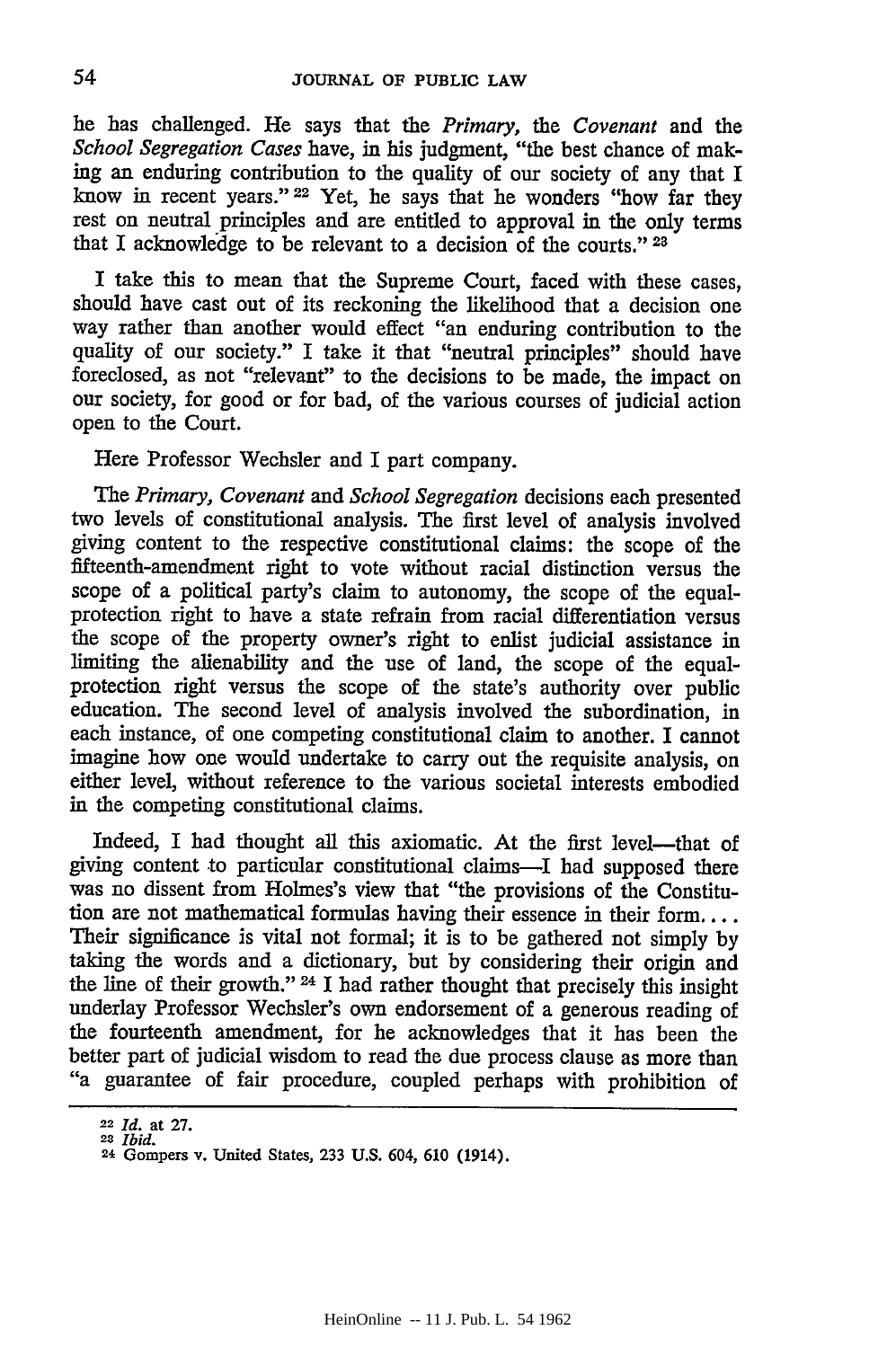executive displacement of established law" and to doubt that the equal protection clause is "no more than an assurance that no one may be placed beyond the safeguards of the law, outlawing, as it were, the possibility of outlawry, but nothing else." **25** "1 cannot," says Professor Wechsler, "find it in my heart to regret that interpretation did not ground itself in ancient history but rather has perceived in these provisions a compendious affirmation of the basic values of a free society, values that must be given weight in legislation and administration at the risk of courting trouble in the courts." **26** I think Professor Wechsler is quite right in this-although I am somewhat surprised that on these issues he looks to his heart for guidance. But if Professor Wechsler is right, I fail to see how his model judge can determine whether or not sufficient weight has been given by a co-ordinate branch of government to "the basic values of a free society" unless the judge makes some estimate of the "contribution to the quality of our society" which may ensue from one or another judicial definition of the scope to be given a constitutional claim said to be rooted in one of those "basic values."

The point seems even clearer at the second level—the level at which a judge must elect among two or more constitutional claims, each of which may be urged to represent at least one of the "basic values of a free society." Professor Wechsler, it may be well to recall, says that "when there is conflict among values having constitutional protection, calling for their ordering or their accommodation, I argue that the principle of resolution must be neutral in a comparable sense (both in the definition of the individual competing values and in the approach that it entails to value competition)." <sup>27</sup> To this I say, "Amen"—then I am forced to add: *"But what does it mean operationally?"*

Let us consider two comparable cases. In one a California court fined a newspaper \$300 for publishing an editorial dealing with a pending assault case which had stirred considerable community interest. The editorial appeared after the defendants had been found guilty but prior to sentence, and it advised the sentencing judge, in no uncertain terms, not to grant probation. In the other case a Maryland court fined three Baltimore radio stations and a local newscaster for one of the stations for having broadcasted an inflammatory account of the defendant's alleged confession.

The California contempt conviction was affirmed by the California

**<sup>25</sup>**Wechsler, *supra* note **1,** at 18-19.

*<sup>2 4</sup> Id.* at 19.

**<sup>27</sup> WECHSLER,** *op. cit. supra* note **15.** By "neutral in a comparable sense," Professor Wechsler presumably intends a reference back to the standard of neutrality which he feels<br>should govern the preliminary process of defining individual constitutional values—"a value<br>and its measure Imust] be determined by of application, finding a scope that is acceptable whatever interest, group or person may assert the claim." *Id.* at xiii-xiv.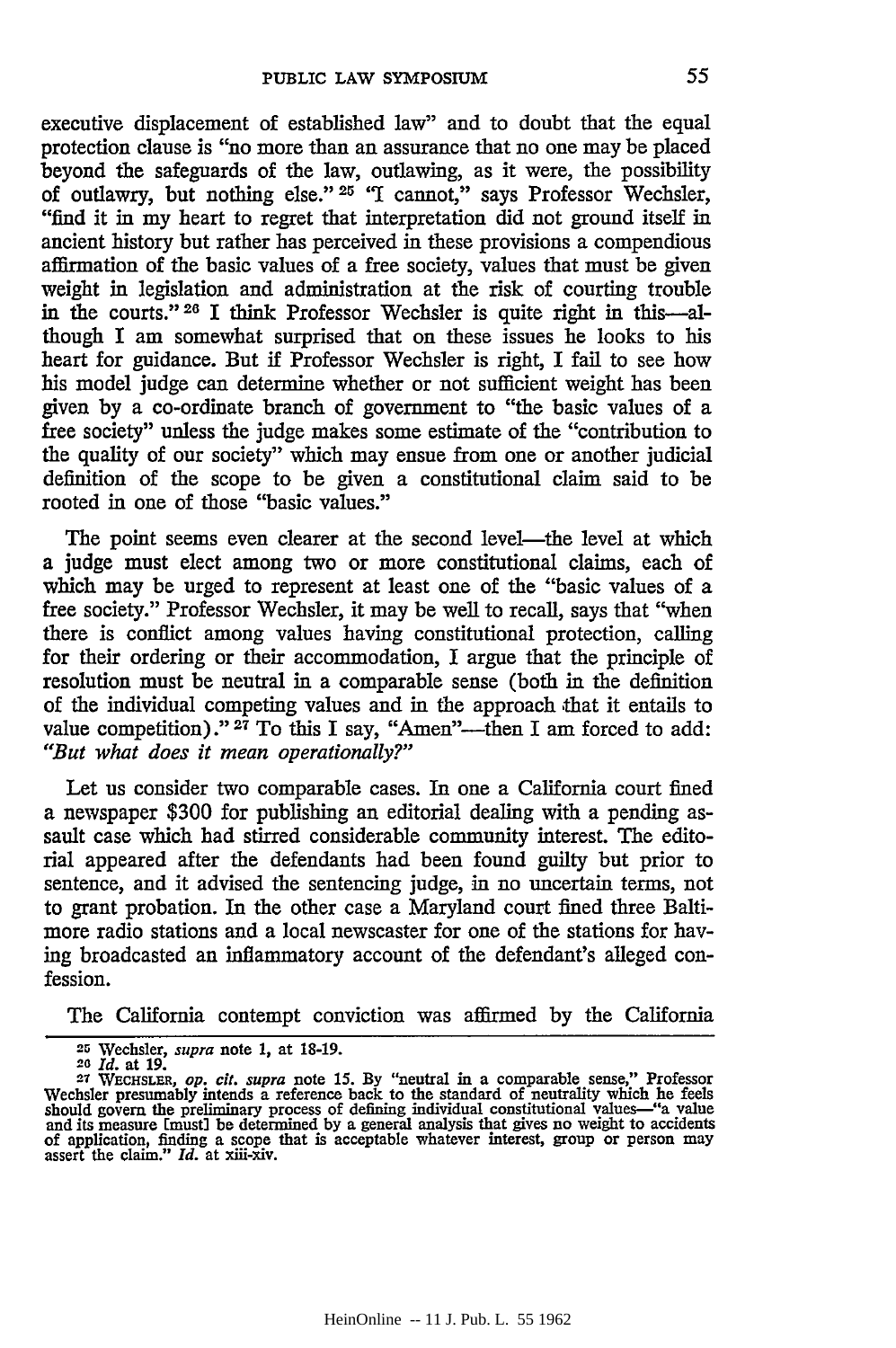Supreme Court<sup>28</sup> and, on certiorari, was reversed by the United States Supreme Court.29 In his opinion for the Court, Justice Black observed that "free speech and fair trials are two of the most cherished policies of our civilization, and it would be a trying task to choose between them."30 The Maryland contempt convictions were set aside by the Maryland Court of Appeals, on federal constitutional grounds,<sup>31</sup> and the United States Supreme Court denied certiorari.<sup>32</sup> In an opinion filed in connection with the denial of certiorari, Justice Frankfurter remarked:

Freedom of the press, properly conceived, is basic to our constitutional system. Safeguards for the fair administration of criminal justice are enshrined in our Bill of Rights. Respect for both of these indispensable elements of our constitutional system presents some of the most difficult and delicate problems for adjudication when they are before the Court . . **.3**

What "neutral principle" offers itself to reconcile the constitutional conflict illustrated in these two cases? Despite much scholastic discussion of a "preferred position" for certain of the provisions of the Bill of Rights34 and of the "absolute" character of some of these same provisions, $35$  I doubt that anyone would seriously contend that any automatic constitutional arithmetic would resolve *either-let* alone *both--of* these cases. Surely the proper disposition of each case should depend on a comparative audit of the constitutional gains and losses which would flow from subordinating one or the other of the contending constitutional values in each of the two similar, but distinguishable, factual settings. But to acknowledge this is to acknowledge that the judge's job is to decide which of the contending constitutional values will, if allowed full scope in the particular factual context and in likely future replicas of that context, be more likely to make "an enduring contribution to the quality of our society." Yet this does not mean that the judge has free play to decide as he chooses. For he does his job right if, *and only if,* his appraisal of "the quality of our society" is itself rooted in a disciplined allegiance to those "basic values of a free society" which are embodied in the Constitution. To add that the judge must also give weight to the Constitution's complex allocations of responsibility, both within the national government and between the nation and the states, underscores

- 
- **<sup>33</sup>***Id.* at **919.**

<sup>&</sup>lt;sup>28</sup> Times-Mirror Co. v. Superior Court, 15 Cal. 2d 99, 98 P.2d 1029 (1949).<br><sup>29</sup> Times-Mirror Co. v. Superior Court, 314 U.S. 252 (1941). Justice Frankfurter,<br>joined by Chief Justice Stone and Justice Byrnes, dissented.<br><sup></sup>

**<sup>3&#</sup>x27;** Baltimore Radio Show, Inc. v. State, **193 Md. 300, 67 A.2d** 497 (1949). **<sup>32</sup>**Maryland v. Baltimore Radio Show, Inc., **338 U.S. 912 (1950).**

**<sup>34</sup>** Compare the various opinions in Kovacs v. Cooper, **336 U.S. 77** (1949). **35** See Bickel, *Mr. Justice Black,* New Republic, March 14, **1960, p. 13; C.** L. Black,

Jr., Mr. Justice Black, the Supreme Court, and the Bill of Rights, Harpers', Feb. 1961, p. 63; H. Black, The Bill of Rights, 35 N.Y.U.L. REv. 865 (1960); C. L. BLACK, JR., THE PEOPLE AND THE COURT (1960), reviewed in Polla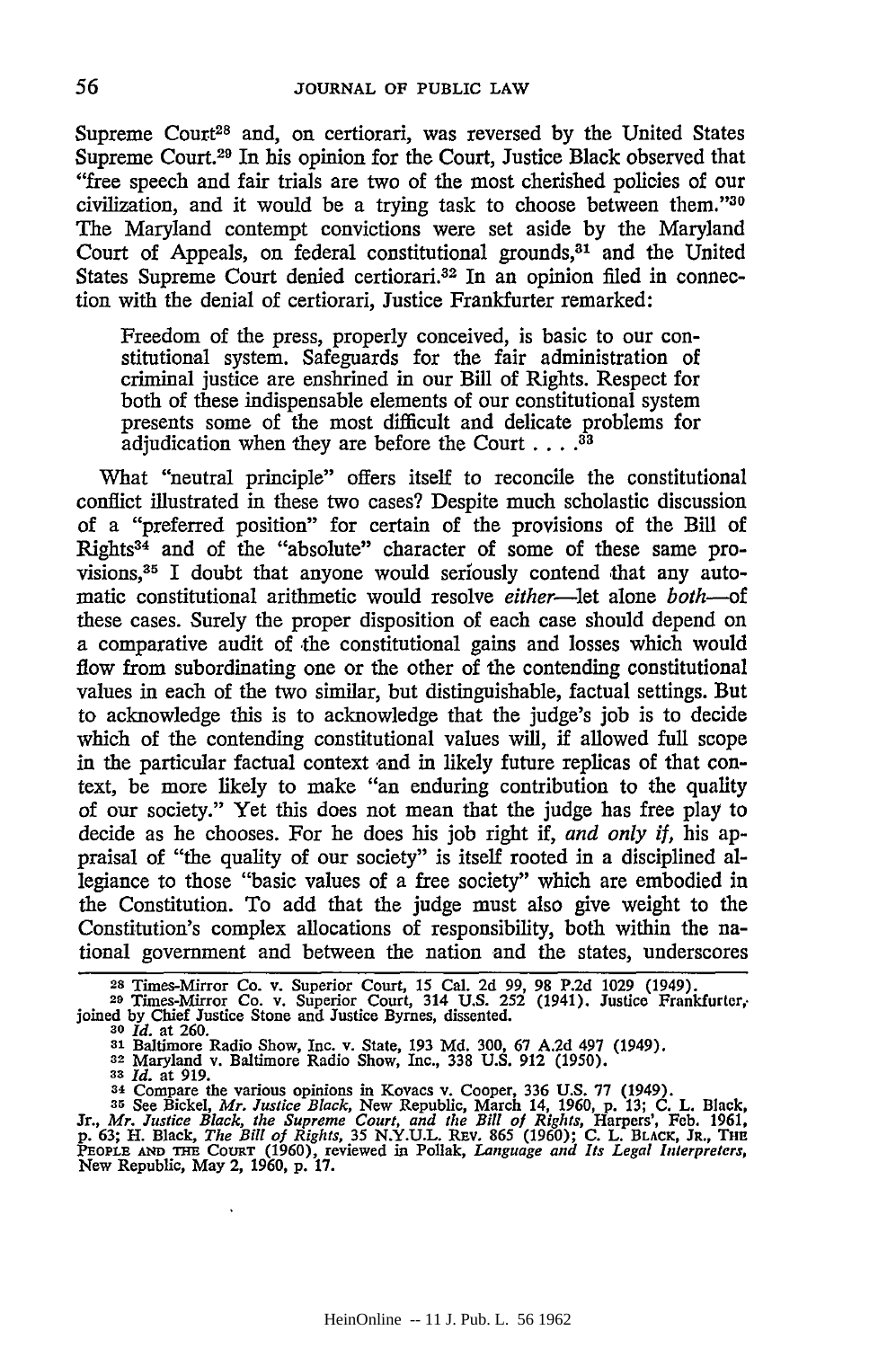the subtlety but does not alter the essential character of the choices involved in constitutional adjudication.

**V**

"I told a labor leader once that what they asked was favor, and if a decision was against them they called it wicked. The same might be said of their opponents." **31** In his bluntest fashion Holmes, speaking in 1913, was complaining about public insensitivity to the neutrality, as between litigant and litigant, which a judge must strive to maintain. Yet Holmes was even more concerned with the failure of judges to curb their partisan convictions.

As law embodies beliefs that have triumphed in the battle of ideas and then have translated themselves into action, while there still is doubt, while opposite convictions still keep a battle front against each other, the time for law has not come; the notion destined to prevail is not yet entitled to the field. It is a misfortune if a judge reads his conscious or unconscious sympathy with one side or the other prematurely into the law **....** When twenty years ago a vague terror went over the earth and the word socialism began to be heard, I thought and still think that fear was translated into doctrines that had no proper place in the Constitution or the common law.37

What Holmes had in mind is plain enough: The judicial landscape around him was littered with the gnawed bones of workmen's-compensation laws, maximum-hours laws, anti-yellow-dog-contract laws and comparable protective legislation. At the same time, as Professor Wechsler has observed,<sup>38</sup> combinations of labor found themselves corralled by national powers which somehow could not reach their corporate adversaries. It may be that more recently the brief hegemony of union picketing reflected a countervailing, albeit unconscious, judicial impulse-an impulse which insensibly inflated the pickets' constitutional claims.

Holmes was warning judges against elevating their individually-held social values into constitutional imperatives. But he certainly was not saying that social values are irrelevant to constitutional adjudication. It was Holmes, after all, who pioneered in showing:

The true science of the law does not consist mainly in a theological working out of dogma or a logical development as in mathematics . . . an even more important part consists in the establishment of its postulates from within upon accurately measured social desires instead of tradition.<sup>39</sup>

**<sup>3</sup>o HOLMES,** *Law and the Court,* **in COLLECTED LEGAL PAPERS 294 (1920). 37** *Id.* **at 294-95.**

**<sup>38</sup> Wechsler,** *supra* note **1, at 23.** s9 **HOLMES,** *Law in Science and Science in Law,* in **COLLECTED LEGAL PAPERS 225-26 (1920).**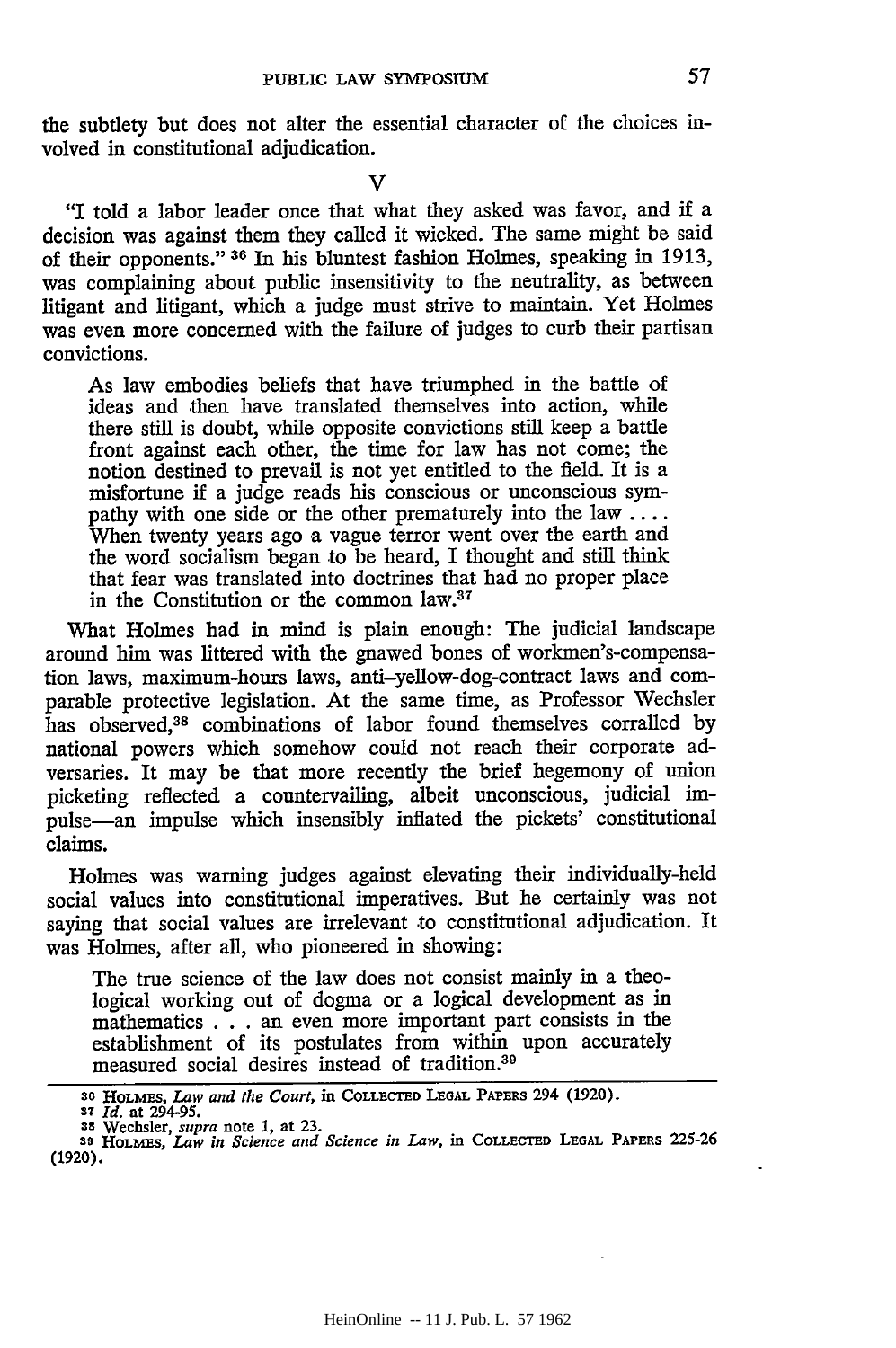What Holmes was inveighing against, in such great dissents as those in *Lochner10 and Hammer v. Dagenhart,41* was saddling the fifth and fourteenth amendments and the commerce clause with "social desires" they were not meant to bear. In short, the decisions which Holmes found lacking in integrity of method were those in which judges had construed constitutional provisions without "considering their origin and the line of their growth. '42 Judges who emancipated themselves from the values which actually formed the history and the disciplined development of constitutional provisions found it no trick to read into those provisions unrelated values which had not yet "triumphed in the battle of ideas."

By contrast, the values given precedence in the decisions to which Professor Wechsler takes exception are values which-as Holmes learned under fire-triumphed at Appomattox as the precondition of their triumph, through constitutional amendment, "in the battle of ideas." This is not to say that the framers of the fourteenth and fifteenth amendments designedly outlawed segregated schools, restrictive covenants or even white primaries. But it is to say that they designedly enshrined in the permanent charter of our national aspirations values of equality which have in the long flux of time inexorably called for ampler and ampler vindication. That vindication might have come, as the framers of the amendments apparently expected, from Congress.43 But since Congress did not and could not act---for reasons essentially unrelated to the constitutional legitimacy of the values involved-only the Supreme Court could achieve vindication of these values if their vindication was appropriate. Indeed, I am glad to note Professor Wechsler's agreement, with respect to the *School Segregation Cases,* that for the Court to "remit the issue to the Congress . . **.** would merely have evaded the claims made."44

What made the decisions Professor Wechsler challenges difficult ones to decide was that in each the constitutional values of equality were opposed by other, and weighty, constitutional values. But such a confrontation of values is what constitutional adjudication is all about. A confrontation does not mean an impasse, and judicial abstention. And it certainly does not mean that judges should prove their incorruptibility by sedulously eschewing the values to which, as individual citizens, they give allegiance. It does mean that judges must identify the competing values, must estimate the value consequences of preferring one set of competing values to another and must *choose*. But this is hardly new. Holmes—the

58

<sup>40</sup> Lochner v. New York, 198 U.S. 45, 74 (1905) (dissenting opinion).<br>41 247 U.S. 251, 277 (1918) (dissenting opinion).<br>42 Gompers v. United States. 233 U.S. 604, 610 (1914), quoted in text at note 24

supra,<br> $43$  See Bickel, The Original Understanding and the Segregation Decision, 69 HARV. L.<br>REV. 1 (1955).<br> $44$  Wechsler, *supra* note 1, at 32.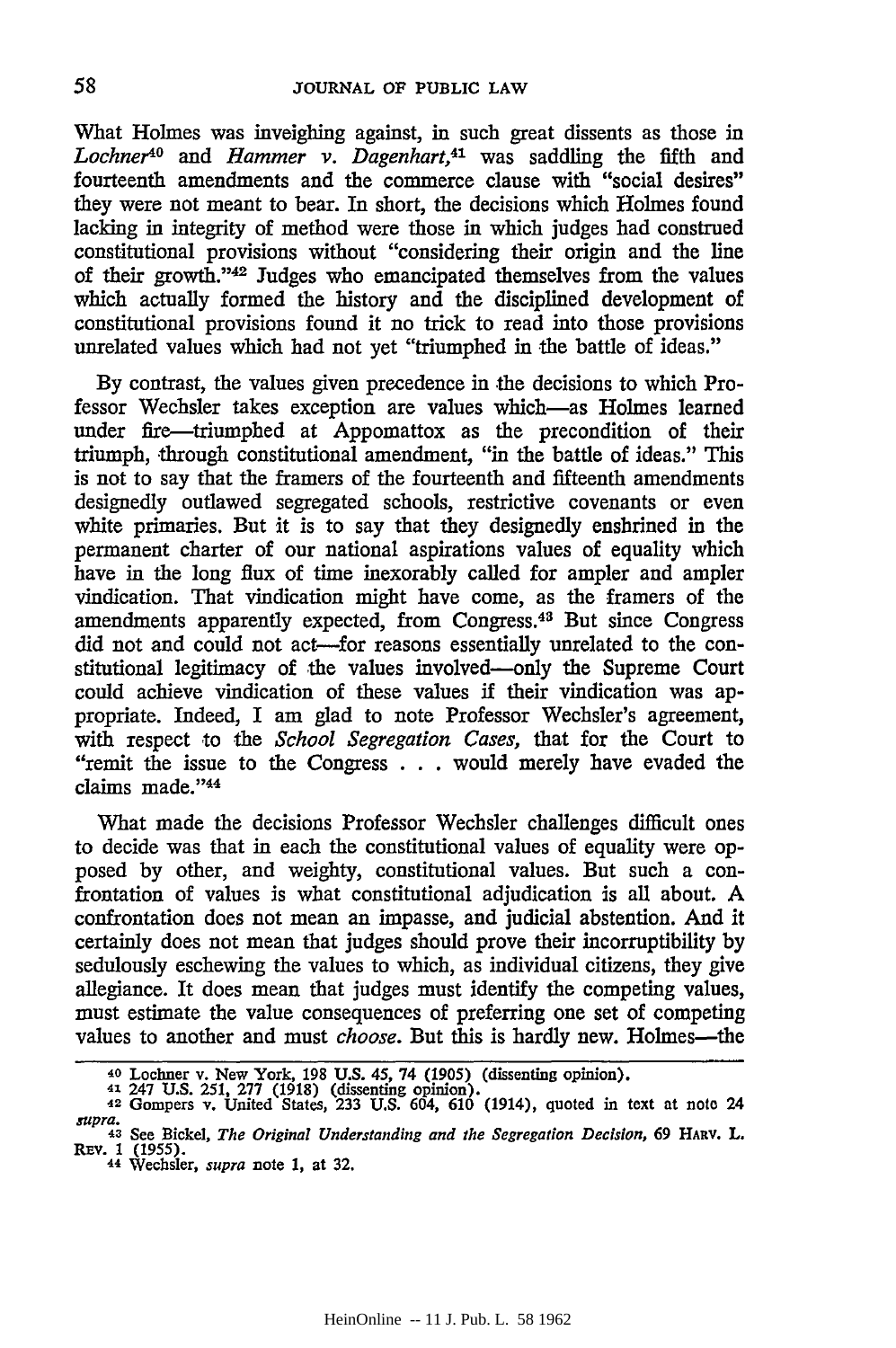same Holmes who warned us against the judge who "reads his conscious or unconscious sympathy with one side or the other prematurely into the law"-told us sixty years ago that:

inasmuch as the real justification of a rule of law, if there be one, is that it helps to bring about a social end which we desire, it is  $\ldots$  necessary that those who make and develop the law should have those ends articulately in their minds. I do not expect or think it desirable that the judges should undertake to renovate the law. That is not their province **....** But I think it most important to remember whenever a doubtful case arises, with certain analogies on one side and other analogies on the other, that what really is before us is a conflict between two social desires, each of which seeks to extend its dominion over the case, and which cannot both have their way. The social question is which desire is stronger at the point of conflict. The judicial one may be narrower, because one or the other desire may have been expressed in previous decisions to such an extent that logic requires us to assume it to preponderate in the one before us. But if that be clearly so, the case is not a doubt**ful** one. Where there is doubt the simple tool of logic does not suffice, and even if it is disguised and unconscious, the judges are called on to exercise the sovereign prerogative of choice.<sup>45</sup>

On one point Professor Wechsler and I are in accord: The cases which trouble him are hard cases, cases whose proper disposition could not be obvious to any conscientious judge. Yet in just such cases, Holmes properly insists that "what really is before us is a conflict between two social desires. . . **."** And in just such cases the "judicial" question tends to merge with the "social" question of "which desire is stronger at the point of conflict." That is why, as I see it, the cases which trouble Professor Wechsler are emphatically ones the Court could not responsibly decide without considering the very factor Professor Wechsler's "neutral principles" chiefly proscribe-the "contribution to the quality of our society" likely to ensue, in each case, from one or another judicial response. I venture the guess, moreover, that the Court's estimates of these likely consequences must have helped materially to crystallize what I think were correct decisions. I would say of the trilogy of decisions what Paul Freund has said of the decisions in the *School Segregation Cases:*

It is proving very hard indeed in some quarters to live physical- ly with the Court's decisions: in another sense would it not have proved even harder to live intellectually and morally with a contrary decision? 46

<sup>45</sup>**HoLErs,** *Law in Science and Science in Law,* in **CoLLECTEm LEGAL** PAPERS **238-39 (1920). 40 Address by Freund,** *The Supreme Court Crisis,* Brandeis **University, Nov.** 12, **1958,**

**quoted in Lewis,** *The Supreme Court and Its Critics, 45* **MJNN. L. REv. 305, 331 (1961).**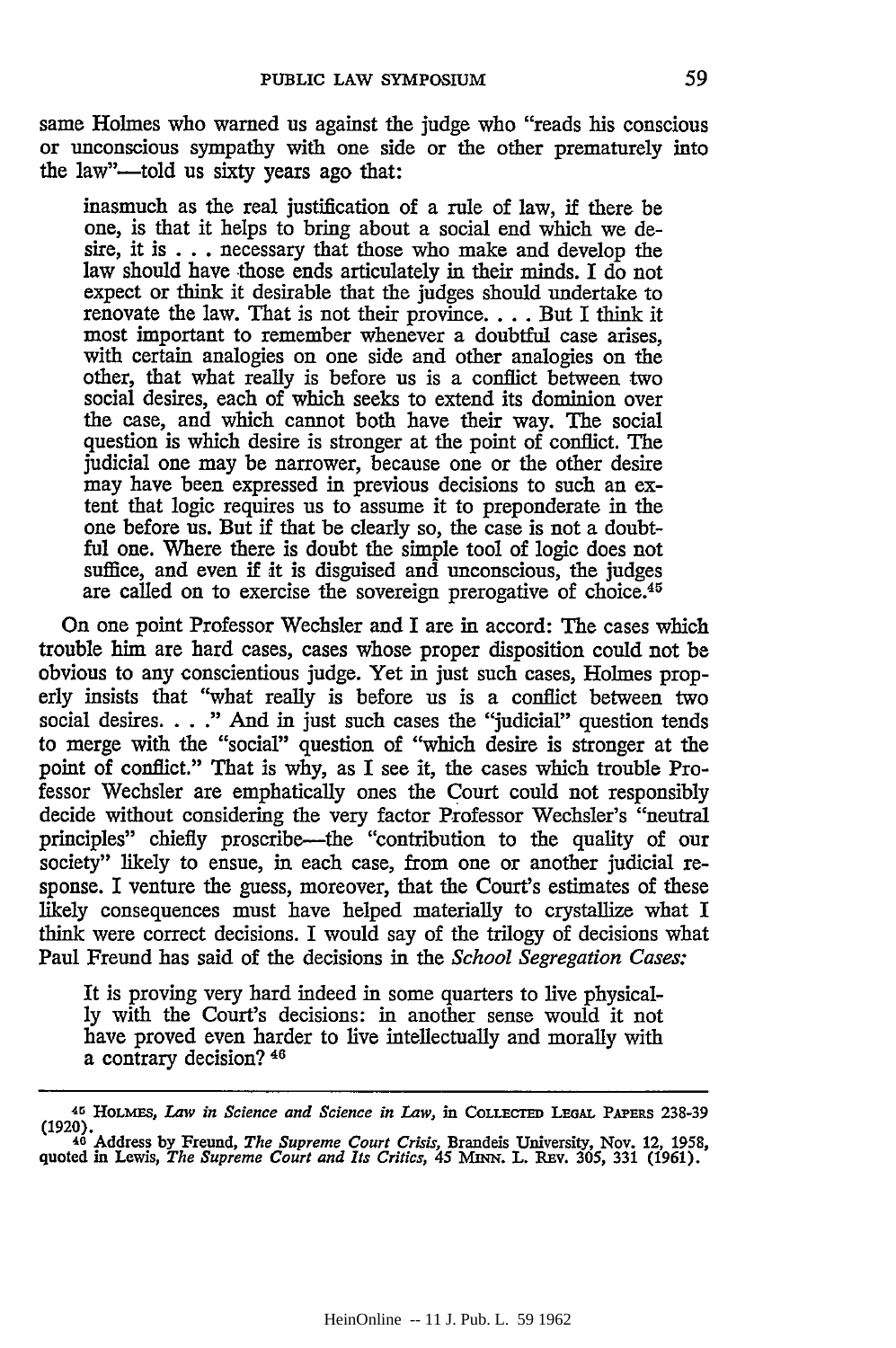Constitutional adjudication is subtle and weighty business. But, assuming *Marbury v. Madison<sup>47</sup>* was correctly decided, it is proper business. When, in Holmes's phrase, "judges are called on to exercise the sovereign prerogative of choice" at the highest level of choice, fulfillment of the responsibility to judge is a matter of highest obligation. And it is an obligation the active and purposeful fulfillment of which should not be met with censure or even with a spirit of faintly apologetic acquiescence if the resultant judgment-the judicial "choice"-is right. Marshall was our greatest judge, not because he lived in an age we now surround with myth, but because "by a few opinions . . . he gave institutional direction to the inert ideas of a paper scheme of government. Such an achievement demanded an undimmed vision of the union of states as a nation and the determination of an uncompromising devotion to such insight." 48 Today's judges face some issues Marshall knew and many he did not. Their obligation to try to meet those issues with his firmness, and with his disciplined wisdom, has been in no way diminished by the lapse of time.

VI

Not long ago, my friend, teacher and colleague, Friedrich Kessler of Yale, very kindly consented to read the foregoing paragraphs. And, in his gentlest way, Professor Kessler filed a brief demurrer: Had I not missed the real thrust of Professor Wechsler's thinking? Wasn't Professor Wechsler raising questions which test the fundamental preconditions of a viable common-law system of case-by-case adjudication? 49 Had I not, at all events, been somewhat less than fair to Professor Wechsler?

I tested Professor Kessler's mild censure by asking Professor Wechsler to read what I had written. And he promptly wrote me a letter which, courteously but firmly, made it plain that, in his judgment, I had missed his intellectual boat:

I surely cannot have afforded any basis for the view that I posed an antithesis between "making an enduring contribution to the quality of our society" and resting on "neutral principles." By no possible reading did I say that the Supreme Court "should have cast out of its reckoning the likelihood that a decision

<sup>&</sup>lt;sup>47</sup> 5 U.S. (1 Cranch) 368 (1803).<br><sup>48</sup> Frankfurter, *John Marshall and the Judicial Function*, 69 HARV. L. REV. 217, 218<br>(1955).<br><sup>49</sup> Professor Kessler suggested that there were relevant insights in F. A. Hayek's recent

book: "there seems to exist at least a prima facie conflict between the ideal of the rule<br>of law and a system of case law. The extent to which under an established system of case<br>law the judge actually creates law may not law. . **.** . And it is a question whether the much praised flexibility of the common law, which has been favorable to the evolution of the rule of law so long as that was the accepted political ideal, may not also mean less resistance to the tendencies undermining it, once that vigilance which is needed to keep liberty alive disappears." HAYEK, Tim CONSTrUTION **OF** LIBERTY 198 (1960).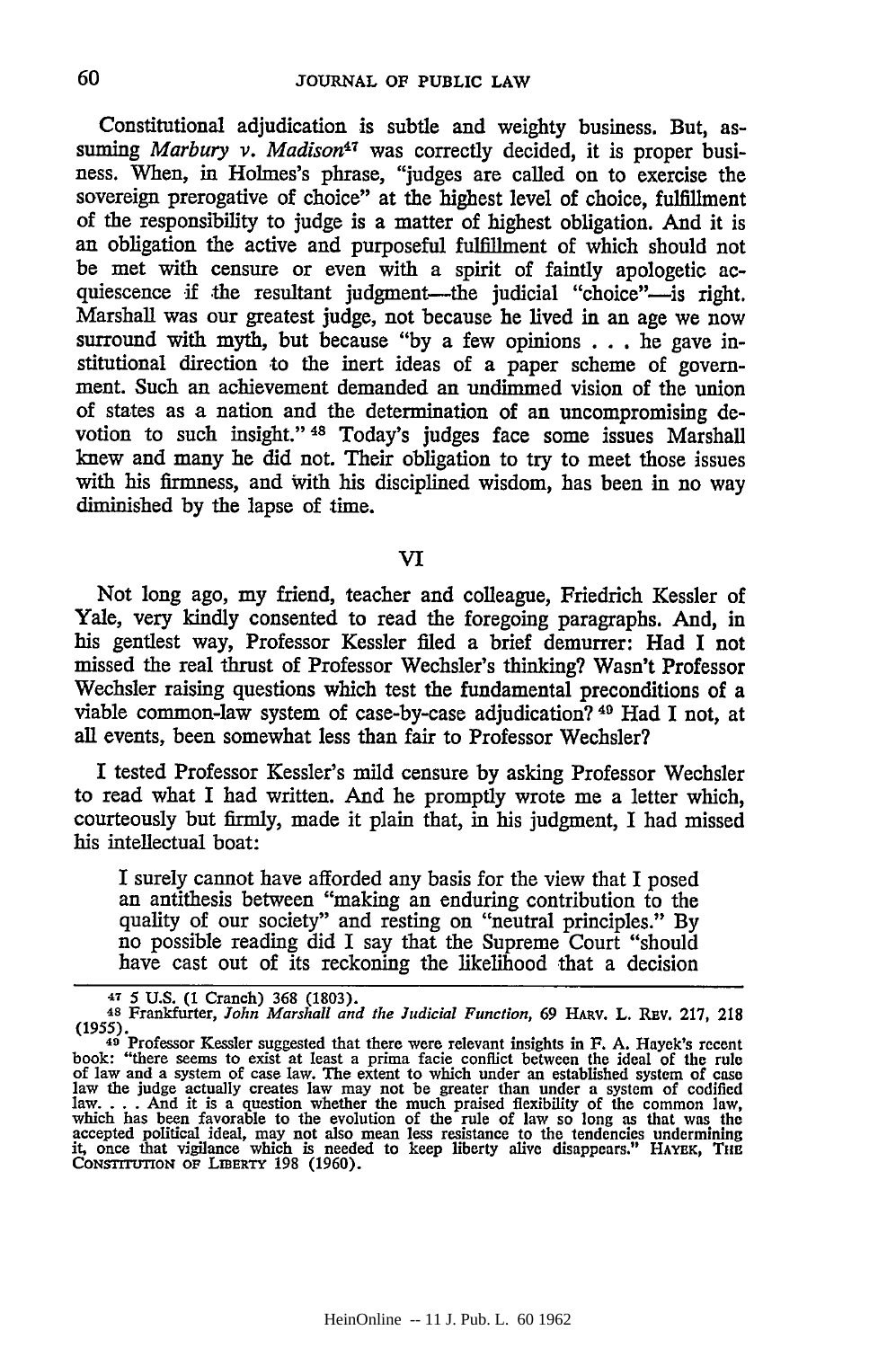one way rather than another would effect 'an enduring contribution to the quality of our society.' What I did say is that it is not enough that a decision makes such a contribution unless it also rests on neutral principles, i.e., was not merely an ad hoc disposition of its immediate problem unrationalized by a generalization susceptible of application across the board.<sup>50</sup>

It seems that, at least in some measure, I had misread Professor Wechsler. He apparently would permit his model judge to consider the "contribution to the quality of our society" which might ensue from one or another constitutional choice. But his judge's estimate of the likely impact on American life of a proposed constitutional decision remains a thing apart from the competing constitutional principles whose neutral accommodation yields one or another constitutional result.

In my view that judicial estimate is an intrinsic component of the constitutional tension which the judge must resolve. To regard it as an inessential additive-a sort of judicial allspice mixed in after the constitutional ingredients have been beaten together-either denies its real relevance or (what would assuredly be as unpalatable to Professor Wechsler as it would be to me) invites its random, catch-as-catch-can participation in the decisional process.

The necessary relevance of such a judicial estimate is dictated by the nature of constitutional adjudication—especially adjudication addressed<br>to the fourteenth amendment and to cognate provisions declaring broadly directive principles. Such provisions, as Professor Wechsler said of the equal protection and due process clauses, embody "the basic values of a free society." But these values do not live in limbo. They live, or perish, in the real world. They have meaning only as they give actual definition to America's day-by-day experience. A constitutional case is an apt mechanism for testing our basic values as they operate in the real world because such a case arises out of a genuine human controversy. The decision of a constitutional case resolves that controversy. And it does more. It prophesies the comparable resolution of comparable future controversies -and it thereby draws lines of growth for our society. A judicial choice which moulded our values in the abstract—which shaped the future of America without avowing the process and without exploring its likely impact-would be irresponsibly made. This would not be the process Holmes contemplated when he talked of "the sovereign prerogative of choice."

This is why the Supreme Court was not merely entitled but obliged to consider "the contribution to the quality of our society" which would ensue from one or another disposition of the three great series of cases Professor Wechsler challenges.

**GO** Letter From Professor Wechsler, April **9, 1962.**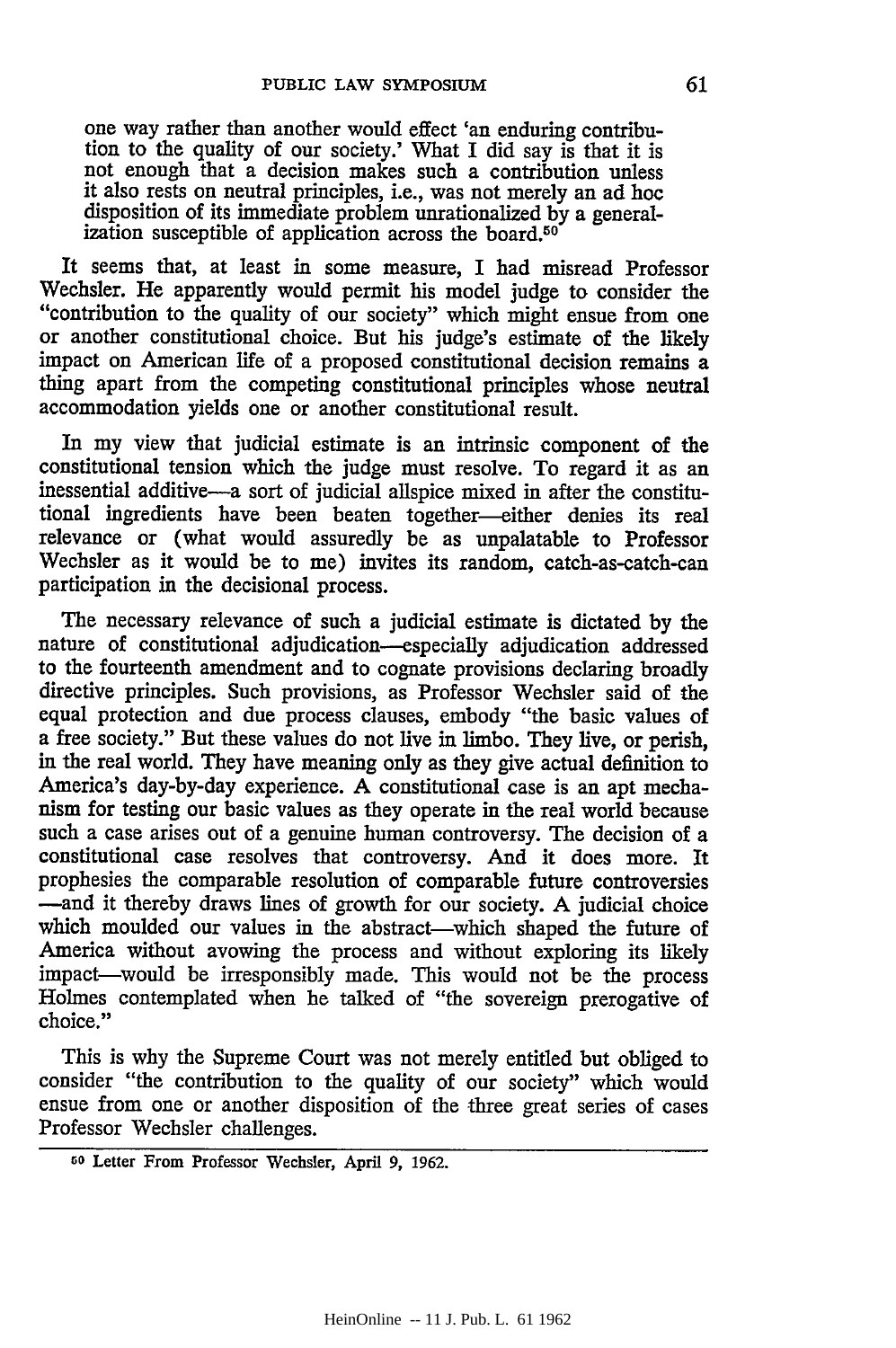Perhaps my thesis can be illustrated by one last case—one which has not yet reached the Court.

In the introduction to his recent book, Professor Wechsler writes:

Whether the Fourteenth Amendment should be read to outlaw race or color as determinants of all official action must be tested not alone by the effect of such a principle on staterequired segregation but also by its impact upon measures that take race into account to equalize **job** opportunity or to reduce *de facto* segregation, as in New York City's schools. <sup>51</sup>

*If* the Supreme Court were to construe the amendment "to outlaw race or color as determinants of all official action," the neutrality Professor Wechsler rightly insists upon would of course demand the invalidation both of laws requiring segregated public schools and of "measures that take race into account ... to reduce *de facto* segregation. ... " Discrepant results could only mean that "the law has thus fallen victim to a tendency of creating law for one special occasion only: legal occasionalism, one might well call it." **52**

But the Supreme Court has not thus far announced so sweeping a construction of the amendment. At most its cumulative holdings collectively proclaim the invalidity of measures dividing the races with hostile purpose and effect.<sup>53</sup> A broader ruling—one which sought "to outlaw race or color as determinants of all official action"---would have been uncalled for by any issue which the Court has thus far faced.

Let us suppose, then, that within the near future the Supreme Court considers a case in which Negro parents challenge a directive of New York City's school superintendent transferring their child, because of his race, from the school nearest their Harlem home to a school in a predominantly white residential area a mile or so away. **If** judicial attention is confined to the fact that the school authorities have accorded the Harlem child differential (and inconvenient; and conceivably, as to him, even detrimental) treatment solely because of his race, his case seems indistinguishable from those of the disadvantaged Negro children in Kansas, Delaware, Virginia, South Carolina and the District of Columbia, who prevailed in the *School Segregation Cases.* If the "basic value" embodied in the equal protection clause is conceived simply to be a ban on all officially ordained racial differentiation, the cases coincide and judicial inquiry is at an end. If the "basic value" of the equal protection clause proscribes official racial differentiation only when it inflicts injury, then judicial inquiry is needed to determine whether the Harlem child can show

62

**<sup>51</sup>**WECHSLER, *op. cit. supra* note *15. Cf.* Navasky, *The Benevolent Housing Quota,* **6 How.** *LU.* **30 (1960);** Note, **107 U.** PA. L. **RPv. 515, 538 (1958-1959). <sup>52</sup>Cohn,** *The Nullity of Marriage, 64* **L.Q. REv. 324, 329 (1948).**

**<sup>53</sup>***Cf. Polak, The Supreme Court and the States: Reflections on Boynton v. Virginia,* 49 CALIF. L. **REv.** *15,* 20 n.23 **(1961).**